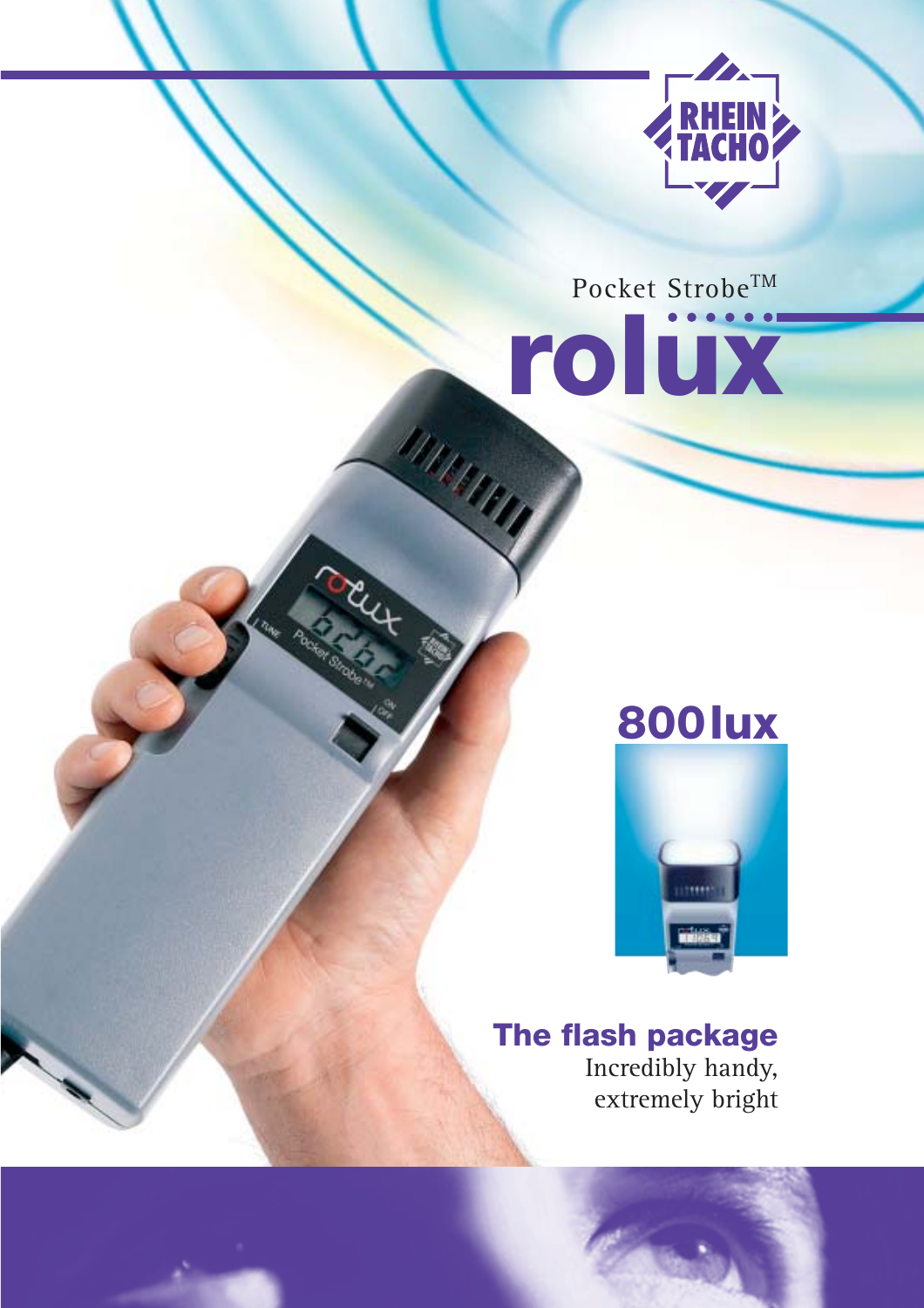# **rolux** Pocket Strobe™

# **Persuasively handy**

Intelligent power management and practical functionality make this the David among the stroboscopes. At barely a quarter of the size of ordinary stroboscopes, the Pocket Strobe<sup>™</sup> can be operated with one hand, making it easy to measure even in hard to access locations.

## **LCD i**

The LCD displays the current flash rate with digital accuracy, as well as indicators which shows when the strobe is operating in external mode and shows a low battery condition a few minutes of operating time remaining

# **Dynamically adjustable flash ratei**

The intelligent adjustment wheel monitors the speed at which the user is rotating it and changes the flash rate accordingly. This makes it extremely easy and quick to set a precise flash rate throughout the Pocket Strobe range.

# **High adjustment accuracy and stabilityi**

Each measuring instrument is supplied with a test certificate which verifies its high quality and accuracy. Once the flash rate is set, forget it! It will not drift!

### **Tripod connectioni**

Using a standard tripod, you can create stable strobe-light conditions for taking photographs and making observations.

## **Automatic triggering**

If you connect an external trigger signal, the device automatically synchronises the flash sequence to this signal.

### **High-performance battery pack**

The device uses environmentally friendly NiMH rechargeable batteries, provide high charge capacity that is stable over many charging cycles. With the battery pack completely charged, you can operate the device for at least an hour regardless of the flash rate.

## **Automatic charging system**

The battery charger features a wide range power input permitting it to be used worldwide. The microprocessorcontrolled Battery Charger has several automatic functions such as quick charge, overcharge protection and trickle charge functions maximizing the useful life of the NiMH battery pack.

# **and intense**

The power-optimised electronics combined with a powerful Xenon flash lamp achieve significantly higher light output at lower power consumption compared to conventional systems. Therefore, despite its small size, the Pocket Strobe performs at the same level of performance as the larger stroboscope alternatives.

# **Static in movement as a measuring principle**

The **rolux** Pocket Strobe<sup>TM</sup> measures and tests rotation and vibration movements. It achieves its results entirely without interfering in the system you are testing. If the flash frequency of the stroboscope lamp corresponds to the movement frequency, the test object appears motionless. If the flash frequency deviates from the movement frequency slightly, the object appears to move slowly at the difference in frequency.

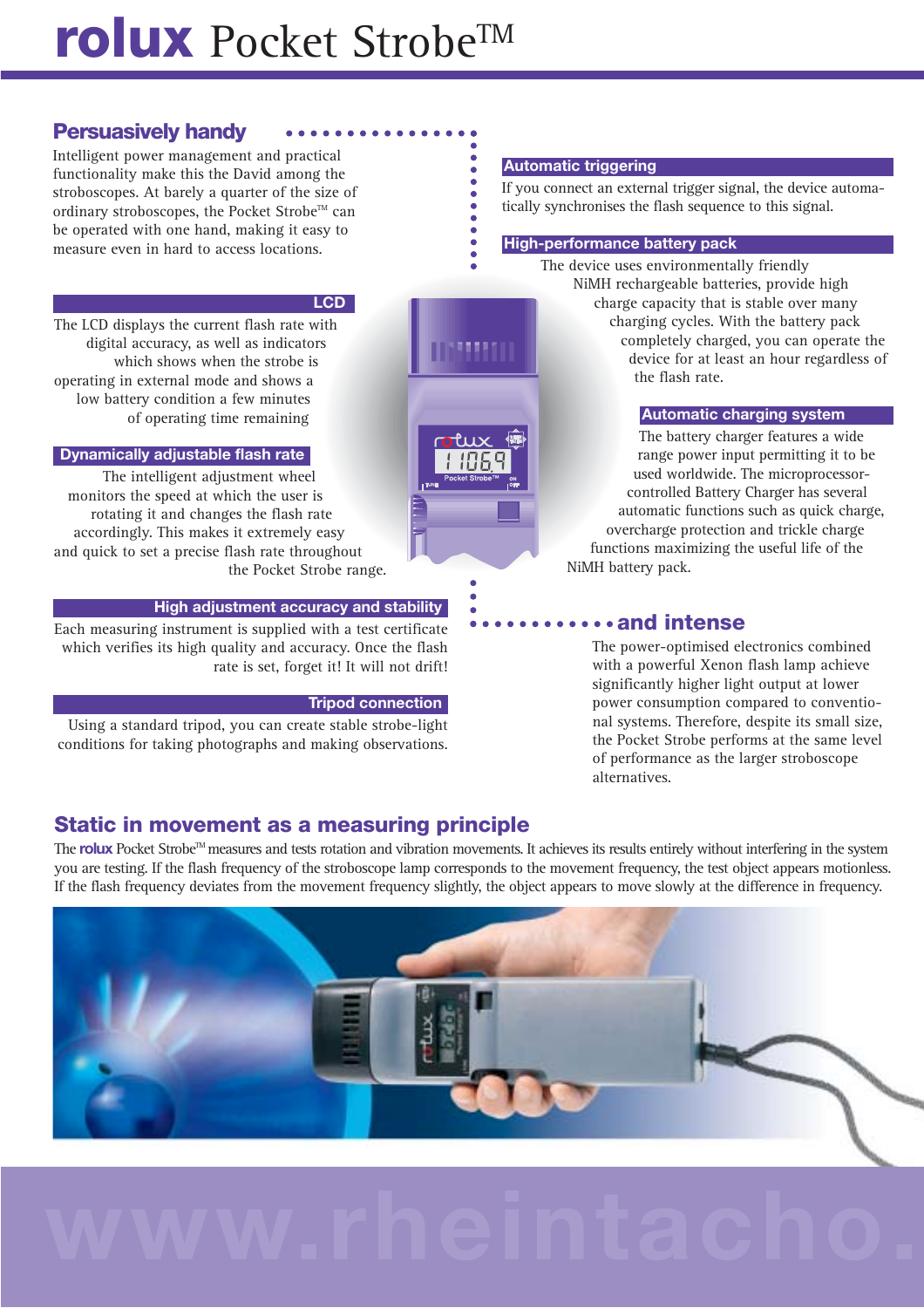

# **System checks without stopping production**

The device determines the speed of rotation or frequency of oscillation when it is not possible to interfere with the system, for example, during a production run, in difficult to access places or with especially sensitive systems. Furthermore, you can use it to slow down fast moving objects or processes, drift measurement, detection of undesired harmonic resonance in devices and machine parts or unbalance conditions. The Pocket Strobe<sup>™</sup> also has numerous applications in checking fast cyclical processes.



# **Example applications include:** Motors, turbines

and pumps; fans, mixers and centrifuges; paper, film and textile production systems; vibration measuring tables, jigging seives and oscillating sieves.

# **Specification**

| <b>Display Parameters</b>       |                                           |
|---------------------------------|-------------------------------------------|
| Range                           | 30  12500 FPM (flashes per minute)        |
| Accuracy                        | $+/-$ 0,01% from Display $+/-1$ digit     |
| Resolution                      | $+/-1$ digit                              |
| Repeatability                   | $+/-1$ digit                              |
| Display                         | 5-digit LCD-Display                       |
| <b>Flash Tube Parameter</b>     |                                           |
| Use                             | Rechargeable Battery                      |
| <b>Flash Duration</b>           | $< 20 \text{ }\mu\text{s}$                |
| Light Emission / Range          | 800 Lux / 20 cm / 8"                      |
| Flash Color                     | 6000  6500 K                              |
| Flash Energy                    | max. 150 mJ                               |
| <b>Electrical Specification</b> |                                           |
| Power source                    | Rechargeable Battery                      |
| Continuous Use Time             | min. 1 h over 30  12.500 FPM on 23°C/73°F |
| <b>Battery Protection</b>       | yes                                       |
|                                 |                                           |

| External Trigger Input          | 0  5 V DTL/TTL compatible                                         |
|---------------------------------|-------------------------------------------------------------------|
|                                 | 3,5 mm / 1/8" standard connector                                  |
|                                 | $U_{\text{out}}$ = 7,2 V unregulated                              |
| <b>Charger, Battery type</b>    |                                                                   |
| Line Power Input for recharging | 100  240 V, 50/60Hz                                               |
| Battery type                    | NiMH rechargeable Battery                                         |
| Recharging Time                 | max. 3,5 h                                                        |
| Overload protection             | yes                                                               |
| Trickle charge                  | yes                                                               |
| <b>Housing</b>                  |                                                                   |
| Material                        | <b>ABS</b>                                                        |
| <b>Size</b>                     | 240 x 65 x 40 mm / 9,5 x 2,5 x 1,5 inch                           |
| weight                          | $465$ g                                                           |
| <b>Ambient Conditions</b>       |                                                                   |
|                                 |                                                                   |
| <b>Ambient Temperature</b>      | $0^{\circ}$ C  40 $^{\circ}$ C (32 $^{\circ}$ F 104 $^{\circ}$ F) |
| <b>Certifications</b>           |                                                                   |
| $D^*$ $I$ $QD^*$ $Q^*$          |                                                                   |